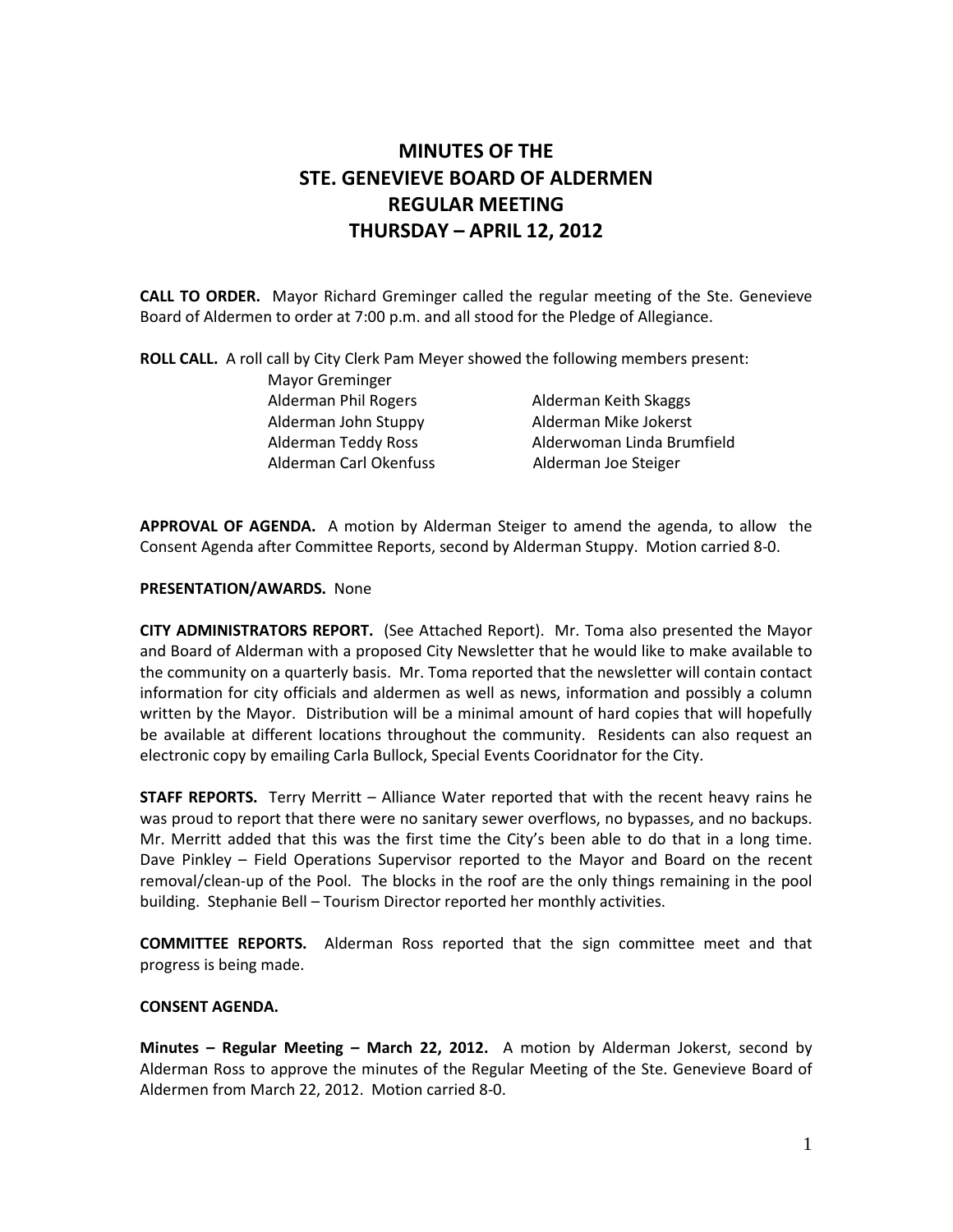Certification of Election Results. A motion by Alderman Steiger, second by Alderman Okenfuss to Certify the Municipal Election Results, from April 3, 2012 as presented by the Kay Basler, the election authority for the County of Ste. Genevieve. Motion carried 8-0.

At this time Mayor Greminger thanked outgoing Alderman Ward One Phil Rogers for all of his hard work and dedication to the City of Ste. Genevieve.

Swearing in of New Members. At this time, City Clerk Pam Meyer swore in the Municipal Election Winners: Ward One, Alderwoman Shawna Zerwig, Ward Two, Alderman John Stuppy, Alderman, Carl Okenfuss and Ward Four, Alderwoman Linda Brumfield.

Roll Call by City Clerk Pam Meyer showed the following members present:

| <b>Mayor Greminger</b>     |                            |
|----------------------------|----------------------------|
| Alderwoman Shawna Zerwig   | Alderman Keith Skaggs      |
| Alderman John Stuppy       | Alderman Mike Jokerst      |
| <b>Alderman Teddy Ross</b> | Alderwoman Linda Brumfield |
| Alderman Carl Okenfuss     | Alderman Joe Steiger       |

Election of President of the Board of Aldermen. At this time Mayor Greminger opened the floor for nominations for President of the Board of Aldermen. A motion was made by Alderman Steiger, second by Alderwoman Brumfield to nominate Alderman Okenfuss for President of the Board. A motion by Alderman Stuppy, second by Alderman Skaggs to appoint Alderman Jokerst. With no more nominations Mayor Greminger closed nominations. A secret ballot vote showed a tie with four votes for Alderman Okenfuss and four for Alderman Jokerst. At this time Attorney Frank Elpers stated that the Mayor cannot break a tie unless it pertains to an Ordinance. A second secret ballot vote was taken and ended with the same results, four votes for Alderman Okenfuss and four for Alderman Jokerst. At this time City Attorney Elpers suggested that someone make a motion to allow the Mayor to break the tie. A motion by Alderman Ross, second Alderwoman Brumfield to allow Mayor Greminger to break the time. Motion carried 8-0. Mayor Greminger stated that the two nominations would both represent the Board well as President of the Board, however only one can be chosen. At this time Mayor Greminger selected Alderman Okenfuss as President of the Board.

PUBLIC HEARING – The Mayor and Board of Aldermen of the City of Ste. Genevieve, Missouri will hold a public hearing to consider a request from Tracy McDonald for a Special Use Permit to operate a home occupation from his house at 374 Hope Drive, located in an R-1 Single Family Dwelling district. The nature of the home occupation is fire arm sales. Mayor Greminger opened the Public Hearing at 7:47 p.m. Planning and Zoning Administrator Brenda Schloss informed the Board that there were some neighbors that had previously expressed concern regarding the fire arm sales but have talked with Mr. McDonald and have no more reservations about the in home business. Mr. McDonald assured the Board of Alderman that anyone coming to his house to purchase a firearm would be by appointment only and that the guns and ammo would be in a safe. Most of his sales will be at gun shows and Mr. McDonald will try and meet an another location besides his house if it can be arranged. Mayor Greminger closed the public hearing at 8:04 p.m. A motion by Alderman Okenfuss, second by Alderman Stuppy to approve the Special Use Permit for Mr. Tracy McDonald that will allow him to operate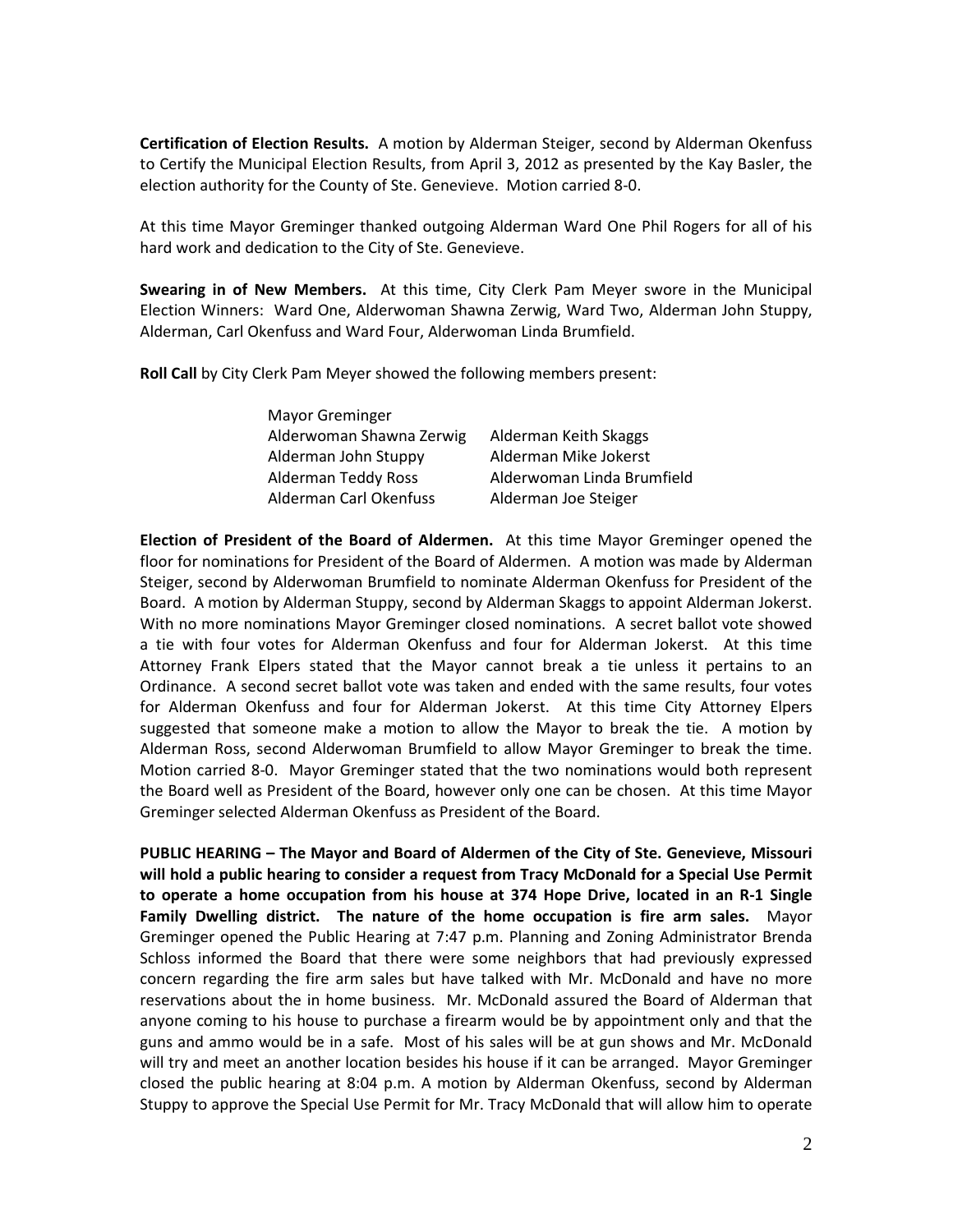a home occupation for fire arm sales at 374 Hope Drive and will is to be reviewed every six months. Motion carried 8-0.

PUBLIC HEARING – The Mayor and the Board of Aldermen of the City of Ste. Genevieve, Missouri will hold a public hearing on Thursday, April 12, 2012 at 7:00 p.m. at City Hall, 165 South Fourth Street. The purpose of this hearing is to consider a request from George Wehner for renewal of a special use permit that will allow the operation of an Auto Repair and Restoration business at his residence located at 235 North Main Street, a "C-2" Central Business District Zone. Ste. Genevieve Municipal Code Section 405.090 (1) (a) and Section 405.080 (1) (z) require a special use permit to operate an automobile repair or commercial garage in a "C-2" Central Business District. A motion by Alderman Steiger, second by Alderman Okenfuss to table the public hearing for Mr. George Wehner until the next scheduled Board of Alderman meeting on April 26, 2012. Motion carried 8-0.

#### OLD BUSINESS

BILL NO. 3852. AN ORDINANCE OF THE CITY OF STE. GENEVIEVE, MISSOURI AUTHORIZING THE MAYOR TO EXECUTE A CONTRACT WITH MISSOURI PETROLEUM PRODUCTS COMPANY, LLC. OF ST. LOUIS, MISSOURI FOR THE MICRO-SURFACING PROJECT FOR THE CITY OF STE. GENEVIEVE, MISSOURI. 2<sup>nd</sup> READING. A motion by Alderman Steiger, second by Alderman Jokerst, Bill No. 3852 was placed on its second and final reading, read by title only, considered and passed by a roll call vote as follows: Ayes: Alderman Skaggs, Alderwoman Zerwig, Alderman Stuppy, Alderman Jokerst, Alderman Ross, Alderman Okenfuss, Alderman Steiger and Alderwoman Brumfield. Nays: None. Motion carried 8-0. Thereupon Bill No. 3852 was declared Ordinance No. 3791 signed by the Mayor and attested by the City Clerk.

BILL NO. 3853. AN ORDINANCE AMENDING SECTION 110.057: ESTABLISHMENT, REGULATION OF PUBLIC CEMETERIES AND SECTION 210.770: CEMETERY RULES OF THE STE. GENEVIEVE CODE OF ORDINANCES. 2<sup>nd</sup> READING. A motion by Alderman Steiger, second by Alderman Okenfuss to table Bill No. 3853 and allow language to be put in the ordinance regarding solar powered ornaments. Motion Carried 8-0

BILL NO. 3854. AN ORDINANCE APPROVING A BUDGET AMENDMENT TO THE CITY OF STE. GENEVIEVE FISCAL YEAR 2012 BUDGET RELATING TO THE GENERAL FUND #010 (JUDICIAL). 2<sup>nd</sup> READING. A motion by Alderman Steiger, second by Alderman Jokerst, Bill No. 3854 was placed on its second and final reading, read by title only, considered and passed by a roll call vote as follows: Ayes: Alderman Skaggs, Alderwoman Zerwig, Alderman Stuppy, Alderman Jokerst, Alderman Ross, Alderman Okenfuss, Alderman Steiger and Alderwoman Brumfield. Nays: None Motion carried 8-0. Thereupon Bill No. 3854 was declared Ordinance No. 3792 signed by the Mayor and attested by the City Clerk.

BILL NO. 3855. AN ORDINANCE AUTHORIZING THE PAYMENT OF \$2,638.80 TO STE. GENEVIEVE COMMUNITY ACCESS TELEVISION (CHANNEL 7/98) FOR PEG ACCESS FEE'S COLLECTED BY CHARTER COMMUNICATIONS FOR THE YEAR 2011. 2<sup>nd</sup> READING. A motion by Alderwoman Brumfield, second by Alderman Skaggs, Bill No. 3855 was placed on its second and final reading, read by title only, considered and passed by a roll call vote as follows: Ayes: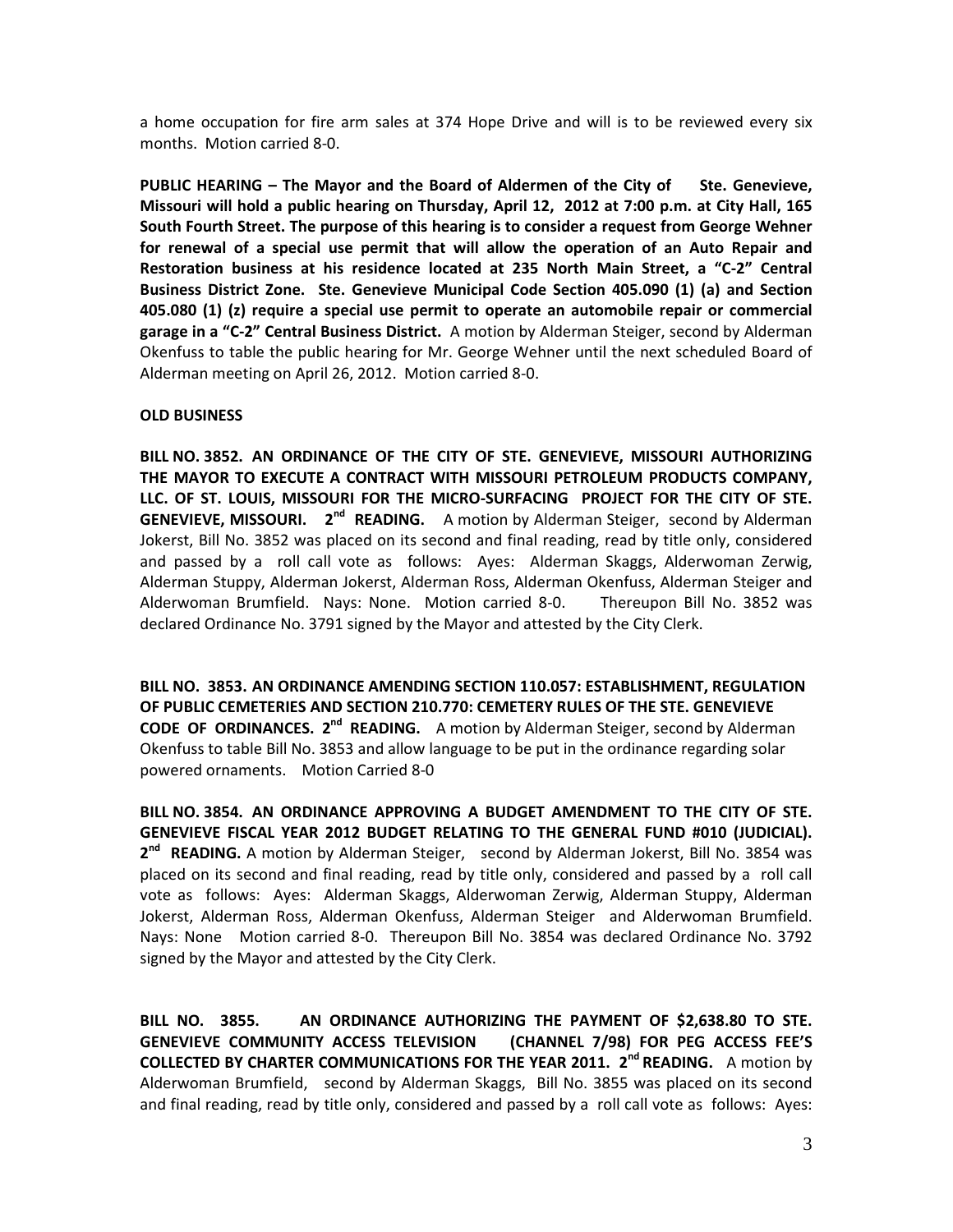Alderman Skaggs, Alderwoman Zerwig, Alderman Stuppy, Alderman Jokerst, Alderman Ross, Alderman Okenfuss, Alderman Steiger and Alderwoman Brumfield. Nays: None Motion carried 8-0. Thereupon Bill No. 3855 was declared Ordinance No. 3793 signed by the Mayor and attested by the City Clerk.

BILL NO. 3856. AN ORDINANCE OF THE CITY OF STE. GENEVIEVE, MISSOURI AUTHORIZING THE MAYOR TO ENTER INTO A SOFTWARE AGREEMENT WITH DATA TECHNOLOGIES, INC. OF OMAHA, NEBRASKA TO PURCHASE SOFTWARE FOR THE CITY OF STE. GENEVIEVE, MISSOURI AND TO ENTER INTO A YEARLY MAINTENANCE AGREEMENT FOR SAID SUPPORT.  $2<sup>nd</sup>$ READING. A motion by Alderman Steiger, second by Alderwoman Brumfield, Bill No. 3856was placed on its second and final reading, read by title only, considered and passed by a roll call vote as follows: Ayes: Alderman Skaggs, Alderwoman Zerwig, Alderman Stuppy, Alderman Jokerst, Alderman Ross, Alderman Okenfuss, Alderman Steiger and Alderwoman Brumfield. Nays: None Motion carried 8-0. Thereupon Bill No. 3856 was declared Ordinance No. 3794 signed by the Mayor and attested by the City Clerk.

#### PERSONAL APPEARANCES. None.

#### NEW BUSINESS.

BILL NO. 3857. AN ORDINANCE APPROVING THE PURCHASE OF A GROUT MACHINE FOR THE STE. GENEVIEVE SEWER DEPARTMENT FROM THE STRONG COMPANY, INC. OF PINE BLUFF, ARKANSAS IN AN AMOUNT NOT TO EXCEED EIGHTEEN THOUSAND DOLLARS  $(518,000.00)$ . 1<sup>st</sup> READING. A motion by Alderman Jokerst, second by Alderman Steiger, Bill No. 3857 was placed on its first reading, read by title only, considered and passed with a 8-0 vote of the Board of Aldermen. A motion by Alderman Steiger, second by Alderman Skaggs to proceed with the second and final reading of Bill No. 3857. Motion carried 8-0. A motion by Alderman Steiger, second by Alderman Okenfuss, Bill No. 3857 was placed on its second and final reading, read by title only, considered and passed by a roll call vote as follows: Ayes: Alderwoman Zerwig, Alderman Jokerst, Alderman Skaggs, Alderman Stuppy, Alderman Steiger, Alderman Ross, Alderman Okenfuss and Alderwoman Brumfield. Nays: None. Motion carried 8-0. Thereupon Bill No. 3857 was declared Ordinance No. 3795 signed by the Mayor and attested by the City Clerk.

BILL NO. 3858. AN ORDINANCE APPROVING THE PURCHASE OF A 2012 WACKER NEUSON ROLLER FOR THE STE. GENEVIEVE STREET DEPARTMENT FROM WM. NOBBE AND COMPANY, INC. OF STE. GENEVIEVE, MISSOURI IN AN AMOUNT NOT TO EXCEED THIRTEEN **THOUSAND NINE HUNDRED DOLLARS (\$13,900.00).**  $1^{ST}$  **READING.** A motion by Alderman Steiger, second by Alderwoman Brumfield, Bill No. 3858 was placed on its first reading, read by title only, considered and passed with an 8-0 vote of the Board of Aldermen. A motion by Alderwoman Zerwig, second by Alderman Okenfuss, to proceed with the second and final reading of Bill No. 3858. Motion carried 8-0. A motion by Alderman Jokerst, second by Alderwoman Brumfield, Bill No. 3858 was placed on its second and final reading, read by title only, considered and passed by a roll call vote as follows: Ayes: Alderwoman Zerwig, Alderman Jokerst, Alderman Skaggs, Alderman Stuppy, Alderman Steiger, Alderman Ross, Alderman Okenfuss and Alderwoman Brumfield. Nays: None. Motion carried 8-0. Thereupon Bill No. 3858 was declared Ordinance No. 3796 signed by the Mayor and attested by the City Clerk.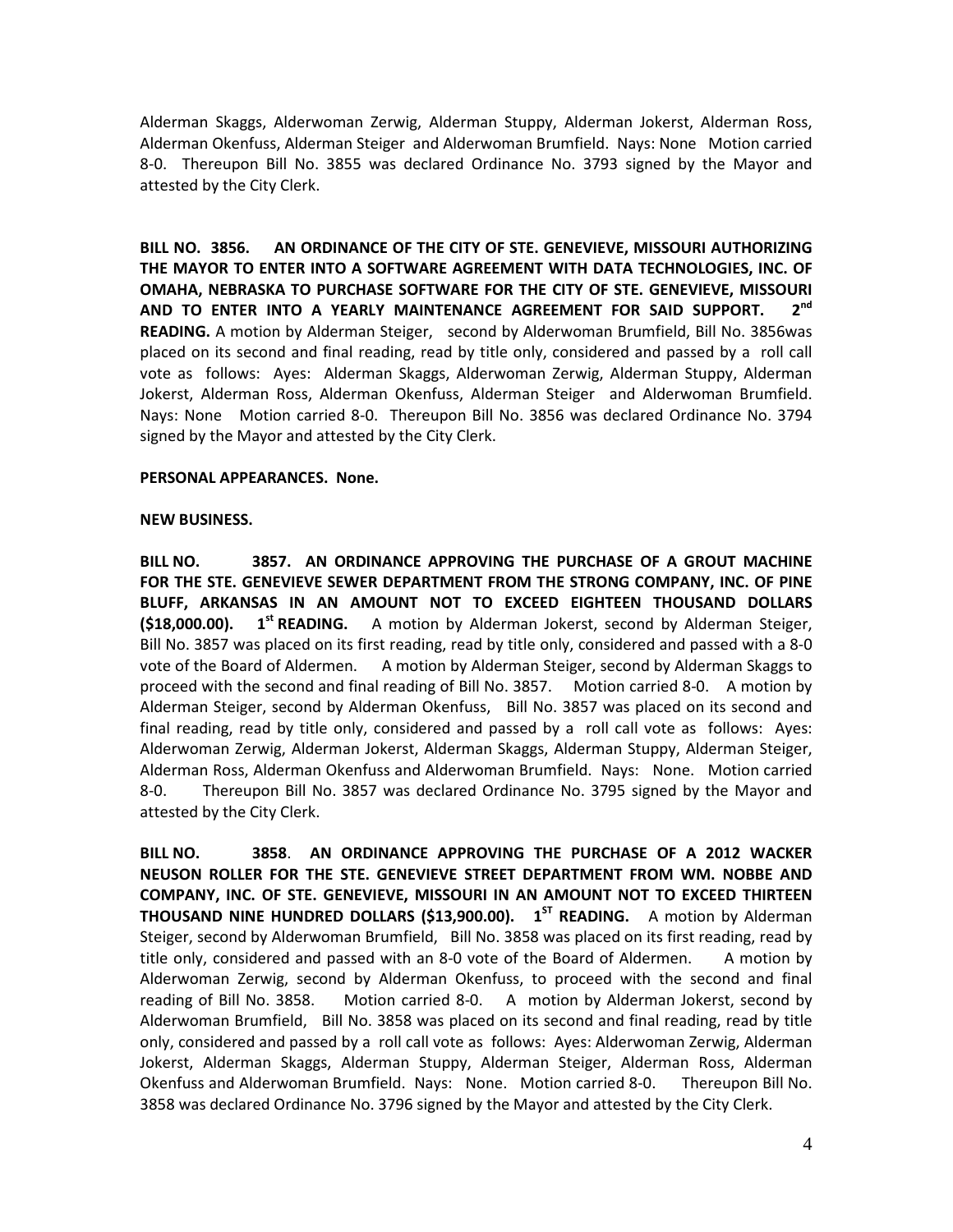BILL NO. 3859 AN ORDINANCE APPROVING A BUDGET AMENDMENT TO THE CITY OF STE. GENEVIEVE FISCAL YEAR 2012 BUDGET RELATING TO THE GENERAL FUND #010 (POLICE). 1<sup>ST</sup> READING. A motion by Alderman Steiger, second by Alderman Ross, Bill No. 3859 was placed on its first reading, read by title only, considered and passed with an 8-0 vote of the Board of Aldermen.

BILL NO. 3860 AN ORDINANCE AUTHORIZING THE MAYOR TO ENTER INTO AN AGREEMENT BETWEEN THE CITY OF STE. GENEVIEVE AND MINERAL AREA COLLEGE FOR CONTINUING EDUCATION TRAINING FOR CITY OF STE. GENEVIEVE POLICE OFFICERS.  $1^{st}$ READING. A motion by Alderman Steiger, second by Alderman Stuppy, Bill No. 3860 was placed on its first reading, read by title only, considered and passed with an 8-0 vote of the Board of Aldermen.

BILL NO. 3861. AN ORDINANCE AUTHORIZING THE MAYOR TO ENTER INTO A FARM LAND LEASE AGREEMENT WITH MR. JOE HECKER. 1<sup>st</sup> READING. A motion by Alderman Steiger. second by Alderwoman Brumfield, Bill No. 3861 was placed on its first reading, read by title only, considered and passed with an 8-0 vote of the Board of Aldermen.

# PUBLIC COMMENTS

Dave Pinkley, 289 Lahaye Street, addressed the Mayor and Board of Aldermen on concern with safety of kids in the area of Lahaye Street and Memorial Drive. Mr. Pinkley reported that it is an ongoing issue with people speeding through the area. Mr. Pinkley stated that there are Children at Play signs but this is not slowing motorists down any. Mr. Pinkley presented the Mayor with a signed petition of all residents in the area in favor of a proposed stop sign at the intersection of Lahaye and Memorial Drive. After some discussion, a motion by Alderman Skaggs, second by Alderman Zerwig to have a temporary stop sign installed at Lahaye and Memorial Drive making the intersection a three way stop. Motion carried 8-0.

Nathan Misplay & Leann Schenz, 3 Herzog Lane addressed the Mayor and Board of Aldermen with concern with safety of school age children that have to walk to school in the area of Ninth Street due to the lack of sidewalks in this particular area. Mr. Misplay stated that the kids in this area are denied bus service because of the fact that they live to close to the school and parents are very concerned with their children having to walk to school with no sidewalks or painted crosswalks. Mr. Misplay stated that this is not a new issue and has been brought up to the City over the years and nothing gets done about it?

Ms. Elaine Belovich, 2 Herzog Lane, also expressed her support for her neighbors and also concerns about the safety in this area and stated that this has been an issue for decades not just something recent.

Mayor Greminger stated that he would have an engineer look at Ninth Street to get some recommendations on how to fix the issues at hand.